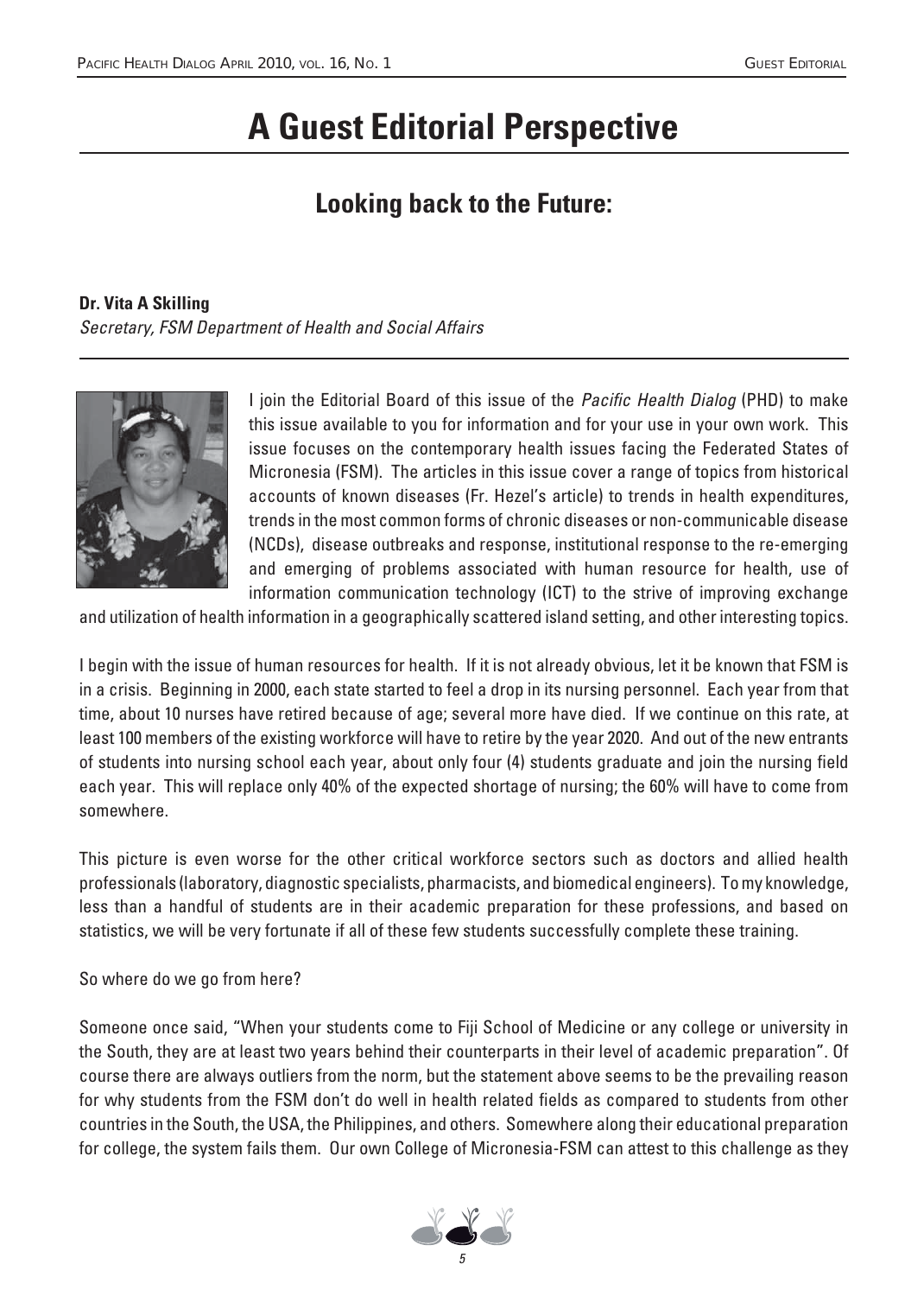have been grappling with this by creating remedial programs for the students who could not pass their entrance requirements.

The long-term solution may lie in the need to improve the quality of education provided to students starting from elementary years. Research has shown that 75% of learning takes place early in a person's life; the rest is just an application of what one has learned early on in life. Why not apply this evidence in our education curriculum, coupled by creating opportunities for parents to take a more active role in their children's learning?

The local colleges such as the College of Micronesia-FSM, Palau Community College, and the College of the Marshall Islands have started to respond to this need by creating accredited nursing programs. While the FSM has not fully stepped up to the plate like the RMI and Palau, it has embarked on a public health training program which has received full accreditation. All of these programs will not only respond to the region's need to improve its workforce, but will also provide an added value to increase the number of prospects academically prepared to seek health related field as their career in the future. This undertaking is commendable and should be sustained, so that each of these countries can have students who have been exposed to health careers to increase their chances of being successful when they enroll in higher learning institutions. This is a noble cause and only time can tell if this goal is met or not.

With respect to the other health subjects, you will notice that the healthcare spending per capita for the FSM has increased substantially over the years. However, the trend of diseases and mortality has also increased in those years. The reasons are multi-factorial, and to mention a few, due mainly to shift in lifestyle habits, inadequate health education, inaccessibility to basic health services, inadequate health manpower resources and health facilities as well as certain imbedded cultural beliefs that to some extent affect the health-seeking behavior of the island people.

There is evidence to suggest that other Pacific Island countries are able to improve their health status outcome indicators with less than the amount of money FSM is spending. While this observation is a subject for debate, it at least raises a question as to whether or not the way we have been doing business should be revisited.

I also want to acknowledge the fact that a few of our own health professionals and associates in the FSM have become "scientists" in their own merit. In the past, when there was a disease outbreak, outside experts are immediately dispatched into the FSM to conduct the investigation and command response. You will see in some of the articles that while we continue to have disease outbreaks, our own people are becoming more inquisitive and able to delve into the epidemiology of the disease to control further spread. This is an area where we will continue to need assistance, as evidenced by the arrangement we have with WHO for an in-house medical epidemiologist (Dr. Boris Pavlin), but the fact that our own health personnel are now able to take on this task is promising. As we mature I am sure our young scientists and inquirers will find the means to make their work available to the wider readership in the Pacific and beyond.

An area that has "re-emerged" in the FSM, in my opinion, is the role of the NGO in promoting health either at the community level or in contributing to research at the global level. For example, the excellent work